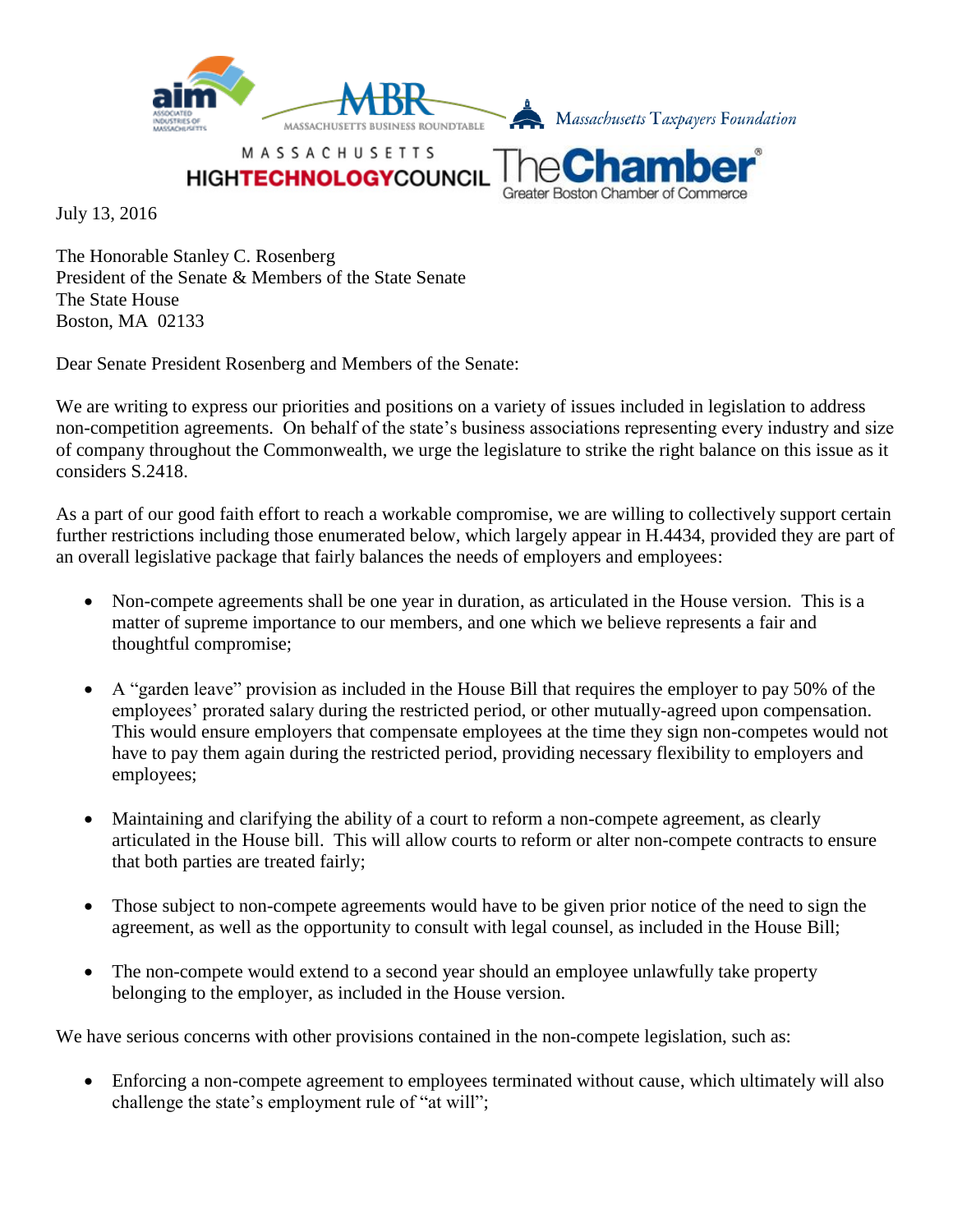- Inability for a non-compete to remain enforceable for employees that are laid off or terminated without a cause, even when garden leave or other consideration is mutually agreed to;
- A confusing effective date that leaves in doubt the status of pre-existing non-compete agreements;
- Confusing language that directly links consideration of non-compete compensation to other legal documentation that relate to other forms and separately negotiated long-term compensation including retention, performance based compensation upon hiring or severance agreements;
- Language that ties to annual earnings for garden leave that would capture far more than base pay and could include sign on bonuses or other forms of longer term retention or performance compensation;
- Broad list of prohibitions including the use of employees covered under the Fair Labor Standards Act and language that would exempt employees making less than \$130,000 annually and independent contractors. Further language that would prohibit non-exempt employees from being subject to a noncompete, which in many instances could be an inside sales employee who may be considered nonexempt, but yet have full access to and help a company create goodwill and usually have access to true confidential information;
- Language requiring the review of non-competes every 5 years;
- Disallows the use of choice of law provision, which California law does not prohibit;
- Arbitrary rules for selecting the court where a claim may be brought;
- Language that bans the use of "forfeiture for competition agreements" which do not preclude subsequent competitive employment and would create opportunities where an employee voluntarily leaves a job and will still be able to work for a competitor and still receive various types of compensation including deferred bonuses from the previous employer;
- Language that would prohibit the use of arbitration agreements under which an employee would prospectively agreement to arbitrate non-compete disputes.

To reflect these positions and concerns, we collectively support Amendments #1 through # 5, and oppose Amendments #7 and #8.

We continue to believe that there is little evidence that the use of non-compete agreements harms Massachusetts' position as a globally recognized leader in innovation. Massachusetts and/or Boston is at the top of national rankings of innovation, start-ups, and tech. In fact, Bloomberg recently named Massachusetts AND California as the most innovative states in the country. Given that California bans some, but not all noncompete agreements, they are clearly not a determining factor. Employers believe selective use of noncompetes protects the significant investments that allow their companies to be global leaders in their industries and to create jobs in the commonwealth.